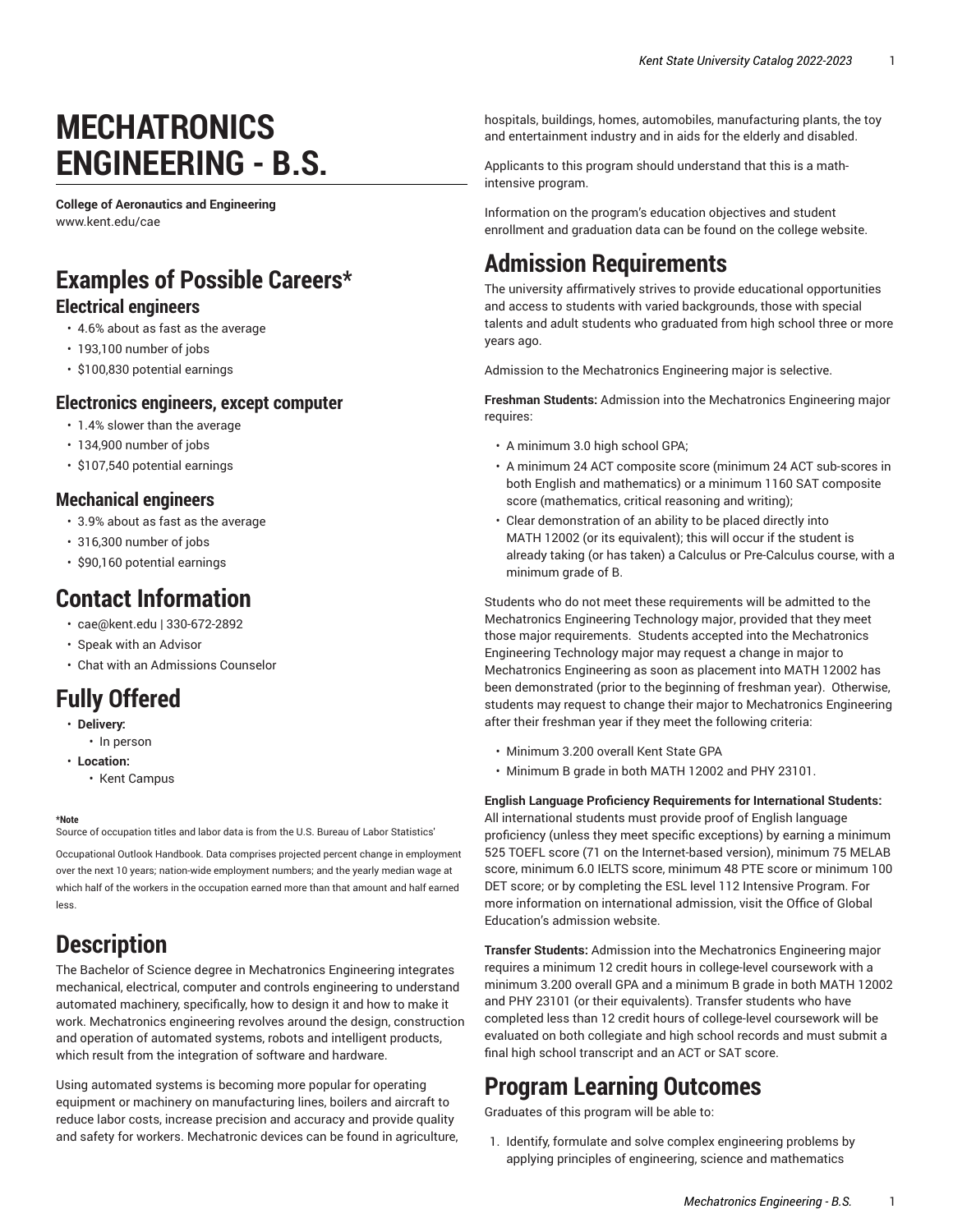- 2. Apply engineering design to produce solutions that meet specified needs with consideration of public health, safety, and welfare, as well as global, cultural, social, environmental and economic factors
- 3. Communicate effectively with a range of audiences
- 4. Recognize ethical and professional responsibilities in engineering situations and make informed judgments, which must consider the impact of engineering solutions in global, economic, environmental and societal contexts
- 5. Function effectively on a team whose members together provide leadership, create a collaborative and inclusive environment, establish goals, plan tasks and meet objectives
- 6. Develop and conduct appropriate experimentation, analyze and interpret data and use engineering judgment to draw conclusions
- 7. Acquire and apply new knowledge as needed, using appropriate learning strategies

#### **University Requirements**

All students in a bachelor's degree program at Kent State University must complete the following university requirements for graduation.

**NOTE:** University requirements may be fulfilled in this program by specific course requirements. Please see Program Requirements for details.

| Destination Kent State: First Year Experience                                                                                    |           |
|----------------------------------------------------------------------------------------------------------------------------------|-----------|
| Course is not required for students with 25 transfer credits.<br>excluding College Credit Plus, or age 21+ at time of admission. |           |
| Diversity Domestic/Global (DIVD/DIVG)                                                                                            | 2 courses |
| Students must successfully complete one domestic and one global<br>course, of which one must be from the Kent Core.              |           |
| Experiential Learning Requirement (ELR)                                                                                          | varies    |
| Students must successfully complete one course or approved<br>experience.                                                        |           |
| Kent Core (see table below)                                                                                                      | 36-37     |
| Writing-Intensive Course (WIC)                                                                                                   | 1 course  |
| Students must earn a minimum C grade in the course.                                                                              |           |
| <b>Upper-Division Requirement</b>                                                                                                | 39        |
| Students must successfully complete 39 upper-division (numbered<br>30000 to 49999) credit hours to graduate.                     |           |
| <b>Total Credit Hour Requirement</b>                                                                                             | 120       |

## <span id="page-1-0"></span>**Kent Core Requirements**

| Kent Core Composition (KCMP)                                           |       |  |
|------------------------------------------------------------------------|-------|--|
| Kent Core Mathematics and Critical Reasoning (KMCR)                    | 3     |  |
| Kent Core Humanities and Fine Arts (KHUM/KFA) (min one course<br>each) |       |  |
| Kent Core Social Sciences (KSS) (must be from two disciplines)         | 6     |  |
| Kent Core Basic Sciences (KBS/KLAB) (must include one laboratory)      |       |  |
| Kent Core Additional (KADL)                                            |       |  |
| <b>Total Credit Hours:</b>                                             | 36-37 |  |

## **Program Requirements**

#### **Major Requirements**

| Code              | Title                                           | Credit<br><b>Hours</b> |
|-------------------|-------------------------------------------------|------------------------|
|                   | Major Requirements (courses count in major GPA) |                        |
| <b>ENGR 11000</b> | INTRODUCTION TO ENGINEERING                     | 3                      |
| <b>ENGR 13585</b> | COMPUTER AIDED ENGINEERING GRAPHICS             |                        |

| <b>ENGR 15300</b>                                                 | INTRODUCTION TO ENGINEERING ANALYSIS<br>USING MATLAB®            | 2            |  |
|-------------------------------------------------------------------|------------------------------------------------------------------|--------------|--|
| <b>ENGR 15301</b>                                                 | INTRODUCTION TO ENGINEERING ANALYSIS<br><b>USING MATLAB® LAB</b> | 1            |  |
| <b>ENGR 20000</b>                                                 | PROFESSIONAL DEVELOPMENT IN<br><b>ENGINEERING</b>                | $\mathbf{1}$ |  |
| <b>ENGR 20002</b>                                                 | <b>MATERIALS AND PROCESSES</b>                                   | 3            |  |
| <b>ENGR 23585</b>                                                 | ADVANCED COMPUTER AIDED DESIGN                                   | 3            |  |
| <b>ENGR 25200</b>                                                 | <b>STATICS</b>                                                   | 3            |  |
| <b>ENGR 25400</b>                                                 | <b>DYNAMICS</b>                                                  | 3            |  |
| <b>ENGR 26200</b>                                                 | PROGRAMMING FOR ENGINEERS I                                      | 3            |  |
| <b>ENGR 33031</b>                                                 | PROGRAMMABLE LOGIC CONTROLLERS                                   | 3            |  |
| <b>ENGR 33033</b>                                                 | <b>HYDRAULICS/PNEUMATICS</b>                                     | 3            |  |
| <b>ENGR 33040</b>                                                 | <b>CONTROL SYSTEMS</b>                                           | 3            |  |
| <b>ENGR 33222</b>                                                 | DIGITAL DESIGN FOR COMPUTER<br><b>ENGINEERING</b>                | 3            |  |
| <b>ENGR 33364</b>                                                 | <b>METALLURGY AND MATERIALS SCIENCE</b>                          | 3            |  |
| <b>ENGR 33440</b>                                                 | ELECTRONIC DEVICES                                               | 3            |  |
| <b>ENGR 33442</b>                                                 | ELECTRONIC DEVICES LABORATORY                                    | $\mathbf{1}$ |  |
| <b>ENGR 35500</b>                                                 | <b>SIGNALS AND CIRCUITS</b>                                      | 3            |  |
| <b>ENGR 35501</b>                                                 | SIGNALS AND CIRCUITS LABORATORY                                  | $\mathbf{1}$ |  |
| <b>ENGR 42111</b>                                                 | STRENGTH OF MATERIALS FOR ENGINEERS                              | 3            |  |
| <b>ENGR 43030</b>                                                 | <b>MECHATRONICS</b>                                              | 3            |  |
| <b>ENGR 43099</b>                                                 | MECHATRONICS CAPSTONE (ELR)                                      | 3            |  |
| <b>ENGR 43220</b>                                                 | <b>ELECTRICAL MACHINERY</b>                                      | 3            |  |
| <b>ENGR 43580</b>                                                 | COMPUTER-AIDED MACHINE DESIGN                                    | 3            |  |
| <b>ENGR 47200</b>                                                 | <b>SYSTEMS ENGINEERING</b>                                       | 3            |  |
|                                                                   | Additional Requirements (courses do not count in major GPA)      |              |  |
| <b>COMM 15000</b>                                                 | INTRODUCTION TO HUMAN COMMUNICATION<br>(KADL)                    | 3            |  |
| <b>MATH 12002</b>                                                 | ANALYTIC GEOMETRY AND CALCULUS I<br>$(KMCR)^2$                   | 5            |  |
| <b>MATH 12003</b>                                                 | ANALYTIC GEOMETRY AND CALCULUS II                                | 5            |  |
| MATH 32051                                                        | MATHEMATICAL METHODS IN THE PHYSICAL<br><b>SCIENCES I</b>        | 4            |  |
| <b>MATH 32052</b>                                                 | MATHEMATICAL METHODS IN THE PHYSICAL<br><b>SCIENCES II</b>       | 4            |  |
| PHY 23101                                                         | GENERAL UNIVERSITY PHYSICS I (KBS) (KLAB)                        | 5            |  |
| PHY 23102                                                         | <b>GENERAL UNIVERSITY PHYSICS II (KBS)</b><br>(KLAB)             | 5            |  |
| UC 10097                                                          | DESTINATION KENT STATE: FIRST YEAR<br><b>EXPERIENCE</b>          | 1            |  |
| Kent Core Composition                                             |                                                                  | 6            |  |
| Kent Core Humanities and Fine Arts (minimum one course from each) |                                                                  |              |  |
|                                                                   | Kent Core Social Sciences (must be from two disciplines)         | 6            |  |
| Kent Core Additional                                              |                                                                  | 3            |  |
| <b>Minimum Total Credit Hours:</b><br>122                         |                                                                  |              |  |

1 A minimum C grade must be earned to fulfill the writing-intensive requirement.

2 Applicants to this program should understand that this is a mathintensive program. Students admitted to the program are expected to demonstrate prerequisite knowledge on a math placement exam (the ALEKS exam) prior to starting their first semester. Students who fail to obtain the minimum score required to place into MATH 12002 are at risk of delaying graduation.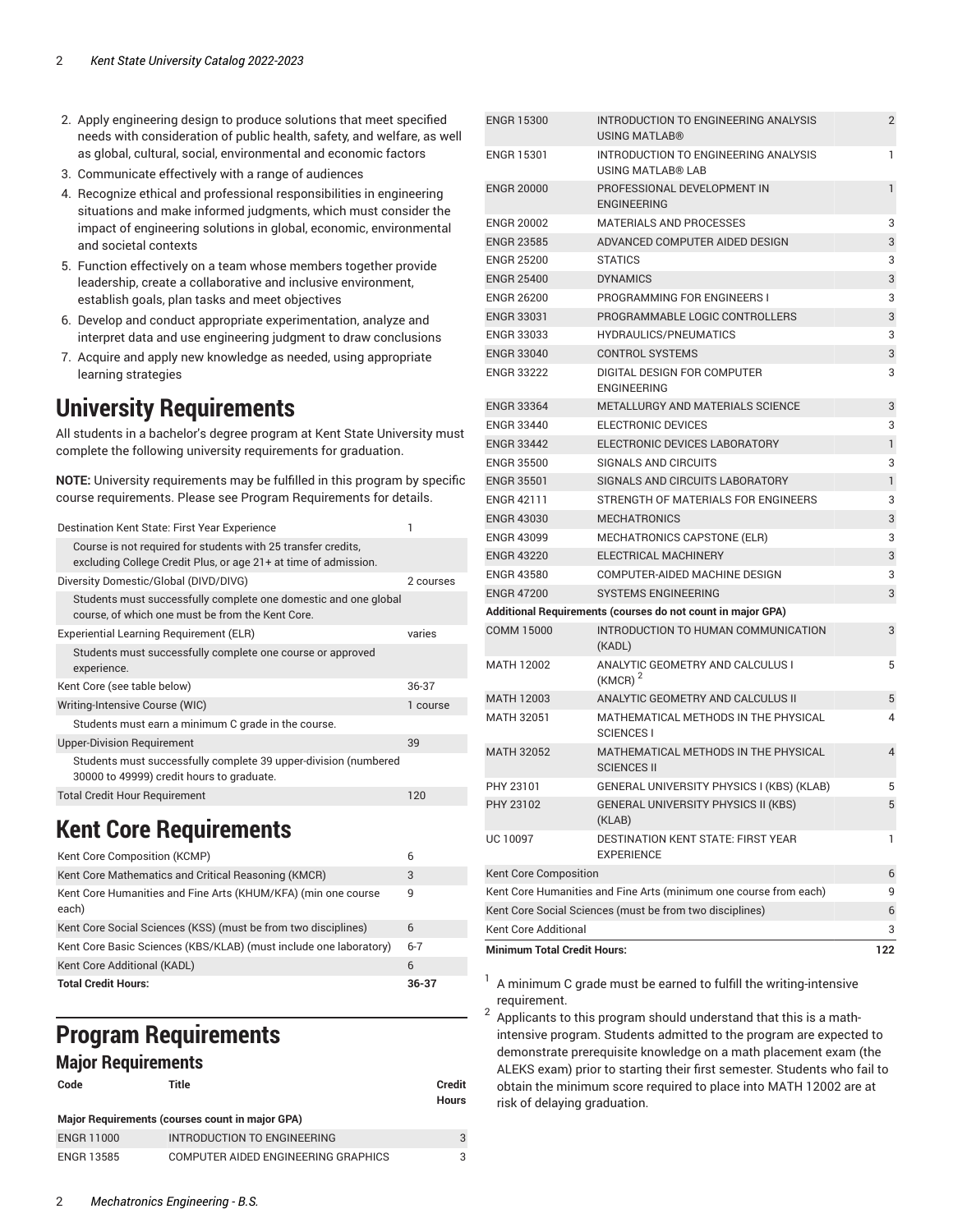#### **Graduation Requirements**

**Minimum Major GPA Minimum Overall GPA**

2.250 2.000